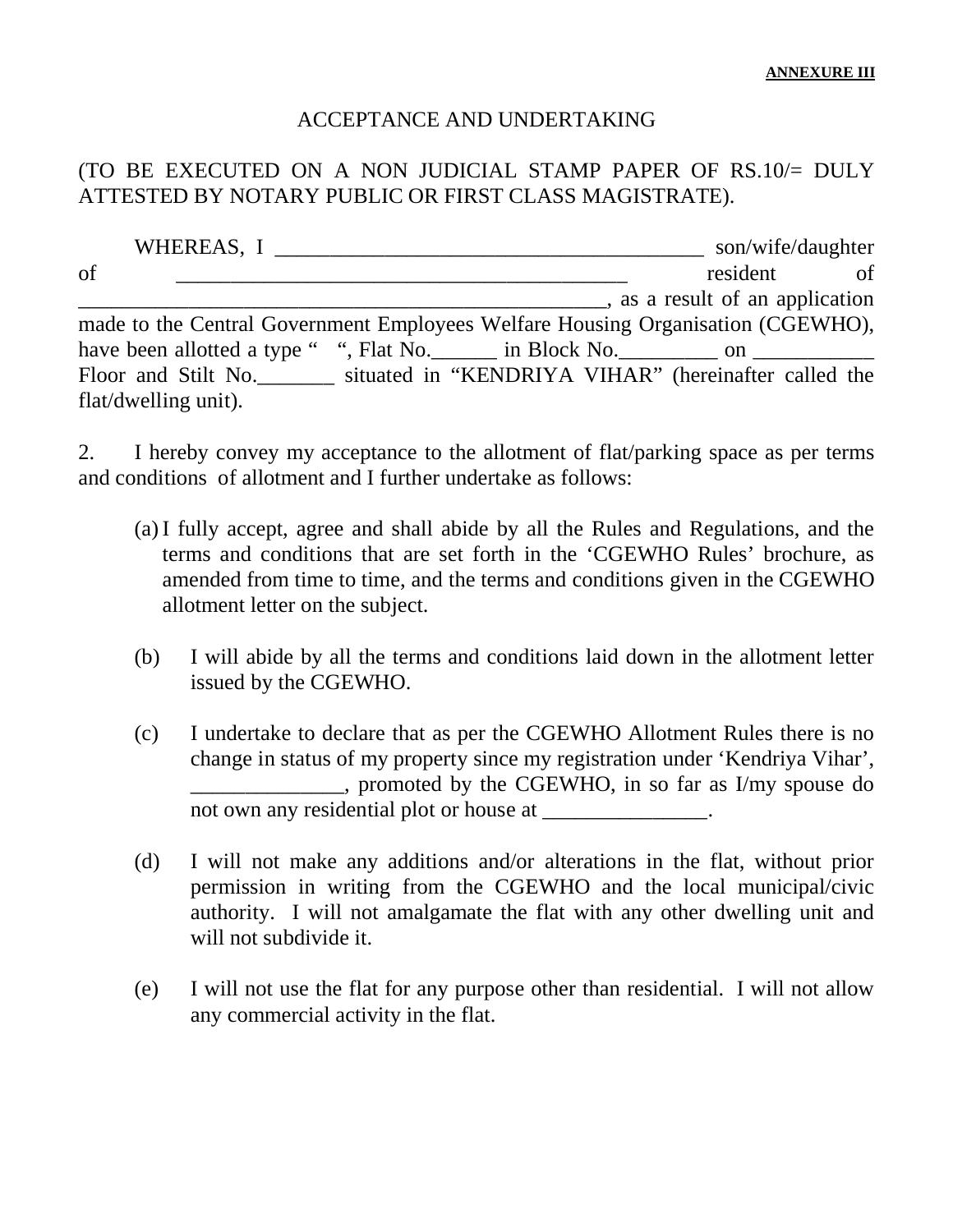- (f) I will utilise and maintain, alongwith other allottees, the staircase, passage, terrace, roads and other common areas/conveniences/facilities and I understand fully that I have no exclusive right to their use. I will use these without causing any inconvenience to other allottees and users.
- (g) I will become a member of the 'Apartment Owners Association; formed by all the allottees for managing, administering and maintaining the complex and shall abide by all the bye-laws of the Association.
- (h) I will pay my share of subscription towards maintenance and upkeep of the flat, staircase and the surrounding common areas and water and sewerage treatment plants, as determined from time to time by the concerned Association.
- (j) I am aware that portions of the land not allotted to me in the residential scheme have either been allotted to someone else or kept reserved for common use and services, which shall be managed by the registered Apartment Ownership Association, of which I will be a constituent part. I shall in no way encroach upon the common portions of the land areas, allotted areas and services. All unauthorised encroachments are liable to be removed, at my cost, without any notice whatsoever.
- (k) I will observe all laws laid down by the municipal corporation/civic authorities concerned and Association, regarding use of the flat, common areas and amenities.
- (l) I am satisfied with my accounts position and the cost of the dwelling unit, as reflected by CGEWHO in their documents.
- (m) I agree to pay Municipal and other taxes for the flat, when due, to the 'Apartment Owners Association' or the authorities concerned, as the case may be.
- (n) I understand that the cost of the dwelling unit charged presently is tentative and the final costing shall be worked out after all the payments, of the Contractor(s) and other agencies, have been settled. I further undertake to pay/receive to/from the CGEWHO additional cost/refund of the dwelling unit, if any, after the final costing of the dwelling unit has been completed.